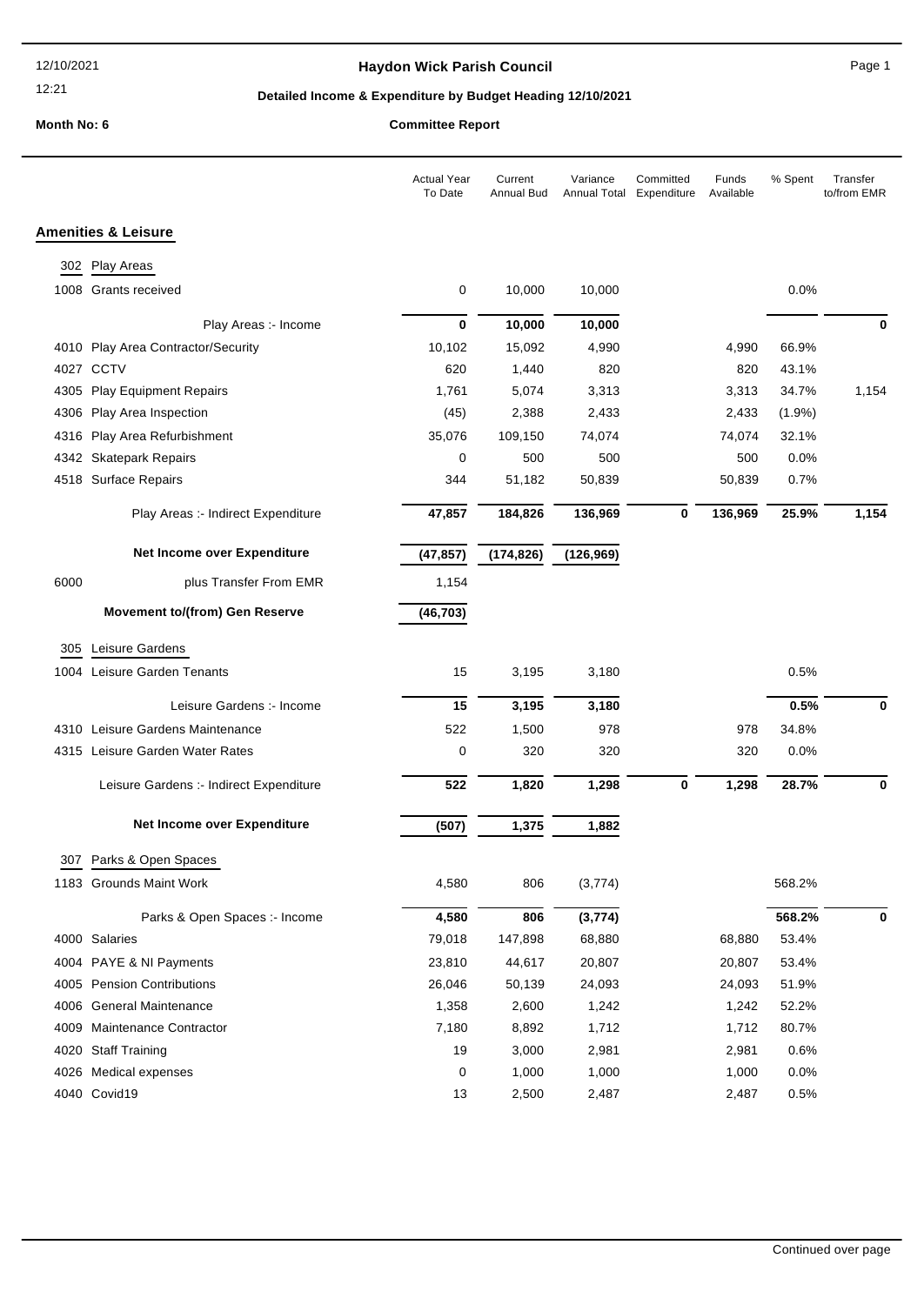12:21

## **Haydon Wick Parish Council Example 2** Page 2

## **Detailed Income & Expenditure by Budget Heading 12/10/2021**

## **Month No: 6 Committee Report**

|      |                                             | <b>Actual Year</b><br>To Date | Current<br><b>Annual Bud</b> | Variance<br>Annual Total | Committed<br>Expenditure | Funds<br>Available | % Spent       | Transfer<br>to/from EMR |
|------|---------------------------------------------|-------------------------------|------------------------------|--------------------------|--------------------------|--------------------|---------------|-------------------------|
|      | 4109 Mobile phones                          | 804                           | 1,500                        | 696                      |                          | 696                | 53.6%         |                         |
|      | 4110 Landline/Broadband                     | 13                            | 0                            | (13)                     |                          | (13)               | 0.0%          |                         |
|      | 4200 Bus Shelters & Repairs                 | 0                             | 500                          | 500                      |                          | 500                | 0.0%          |                         |
| 4301 | <b>Arboricultural Work</b>                  | 0                             | 13,472                       | 13,472                   |                          | 13,472             | 0.0%          |                         |
| 4308 | Notice Boards, Seats & Bins                 | 344                           | 500                          | 156                      |                          | 156                | 68.8%         |                         |
|      | 4309 Horticultural work                     | 296                           | 2,500                        | 2,204                    |                          | 2,204              | 11.8%         |                         |
|      | 4314 Equipment                              | 780                           | 2,000                        | 1,220                    |                          | 1,220              | 39.0%         |                         |
|      | 4350 Vandalism                              | 39                            | 1,000                        | 961                      |                          | 961                | 3.9%          |                         |
|      | 4506 Fuel                                   | 3,075                         | 5,000                        | 1,925                    |                          | 1,925              | 61.5%         |                         |
|      | 4507 Insurance                              | 0                             | 4,550                        | 4,550                    |                          | 4,550              | 0.0%          |                         |
|      | 4508 Road Fund Licence                      | 213                           | 1,150                        | 938                      |                          | 938                | 18.5%         |                         |
| 4509 | Servicing & Maintenance (Vehic              | 2,375                         | 6,000                        | 3,625                    |                          | 3,625              | 39.6%         |                         |
|      | 4510 Workwear & PPE                         | 2,098                         | 3,000                        | 902                      |                          | 902                | 69.9%         |                         |
|      | 4511 Vehicle Tracking                       | 300                           | 650                          | 350                      |                          | 350                | 46.2%         |                         |
|      | 4512 Tools & Equipment                      | 57                            | 0                            | (57)                     |                          | (57)               | 0.0%          |                         |
| 4514 | <b>Grass Cutting M/C Lease</b>              | 5,276                         | 10,000                       | 4,724                    |                          | 4,724              | 52.8%         |                         |
|      | 4515 Grass Cutting M/C maint                | 3,640                         | 5,000                        | 1,360                    |                          | 1,360              | 72.8%         |                         |
|      | 4517 Litter, Cleansing & gritting           | 2,149                         | 5,000                        | 2,851                    |                          | 2,851              | 43.0%         |                         |
|      | 4522 Grounds Maintenance Contract           | 31,069                        | 53,908                       | 22,839                   |                          | 22,839             | 57.6%         |                         |
|      | 4523 Fuel - Grass cutting                   | 993                           | 2,000                        | 1,007                    |                          | 1,007              | 49.7%         |                         |
|      | 4604 Festive Enhancements                   | 0                             | 500                          | 500                      |                          | 500                | 0.0%          |                         |
|      |                                             |                               |                              |                          |                          |                    |               |                         |
|      | 4615 New Machinery                          | 0                             | 12,205                       | 12,205                   |                          | 12,205             | 0.0%          |                         |
|      | Parks & Open Spaces :- Indirect Expenditure | 190,965                       | 391,081                      | 200,116                  | 0                        | 200,116            | 48.8%         | 0                       |
|      | Net Income over Expenditure                 | (186, 385)                    | (390, 275)                   | (203, 890)               |                          |                    |               |                         |
| 605  | <b>Capital Projects</b>                     |                               |                              |                          |                          |                    |               |                         |
|      | 4317 Footpath Signage                       | 0                             | 3,000                        | 3,000                    |                          | 3,000              | 0.0%          |                         |
| 4414 | <b>Community Choices</b>                    | 0                             | 12,000                       | 12,000                   |                          | 12,000             | 0.0%          |                         |
|      | 4610 Vehicles                               | 16,000                        | 29,587                       |                          |                          |                    |               |                         |
|      | 4614 Tadpole Lane                           | 0                             | 25,000                       | 13,587<br>25,000         |                          | 13,587<br>25,000   | 54.1%<br>0.0% |                         |
|      | 4617 Strategic Planning                     | 0                             | 2,500                        | 2,500                    |                          | 2,500              | 0.0%          |                         |
|      | 4618 Emergency Plan                         | 0                             | 250                          | 250                      |                          | 250                | 0.0%          |                         |
| 4621 | Mini bus                                    | 0                             | 12,000                       | 12,000                   |                          | 12,000             | 0.0%          |                         |
|      | 4622 Councillor devices                     | 322                           | 2,071                        | 1,749                    |                          | 1,749              | 15.6%         |                         |
|      | 4626 POST Depot research                    | 2,043                         | 74,341                       | 72,298                   |                          | 72,298             | 2.7%          |                         |
| 4628 | <b>CCTV</b> Infrastructure                  | 0                             | 9,280                        | 9,280                    |                          | 9,280              | 0.0%          |                         |
|      | Capital Projects :- Indirect Expenditure    | 18,365                        | 170,029                      | 151,664                  | 0                        | 151,664            | 10.8%         | 0                       |
|      | 5000 Transfers To/From Reserves             | 11,825                        | 0                            | (11, 825)                |                          | (11, 825)          | 0.0%          |                         |
|      | Capital Projects :- Other Costs             | 11,825                        | 0                            | (11, 825)                | 0                        | (11, 825)          |               | 0                       |
|      | <b>Net Expenditure</b>                      | (30, 190)                     | (170, 029)                   | (139, 839)               |                          |                    |               |                         |